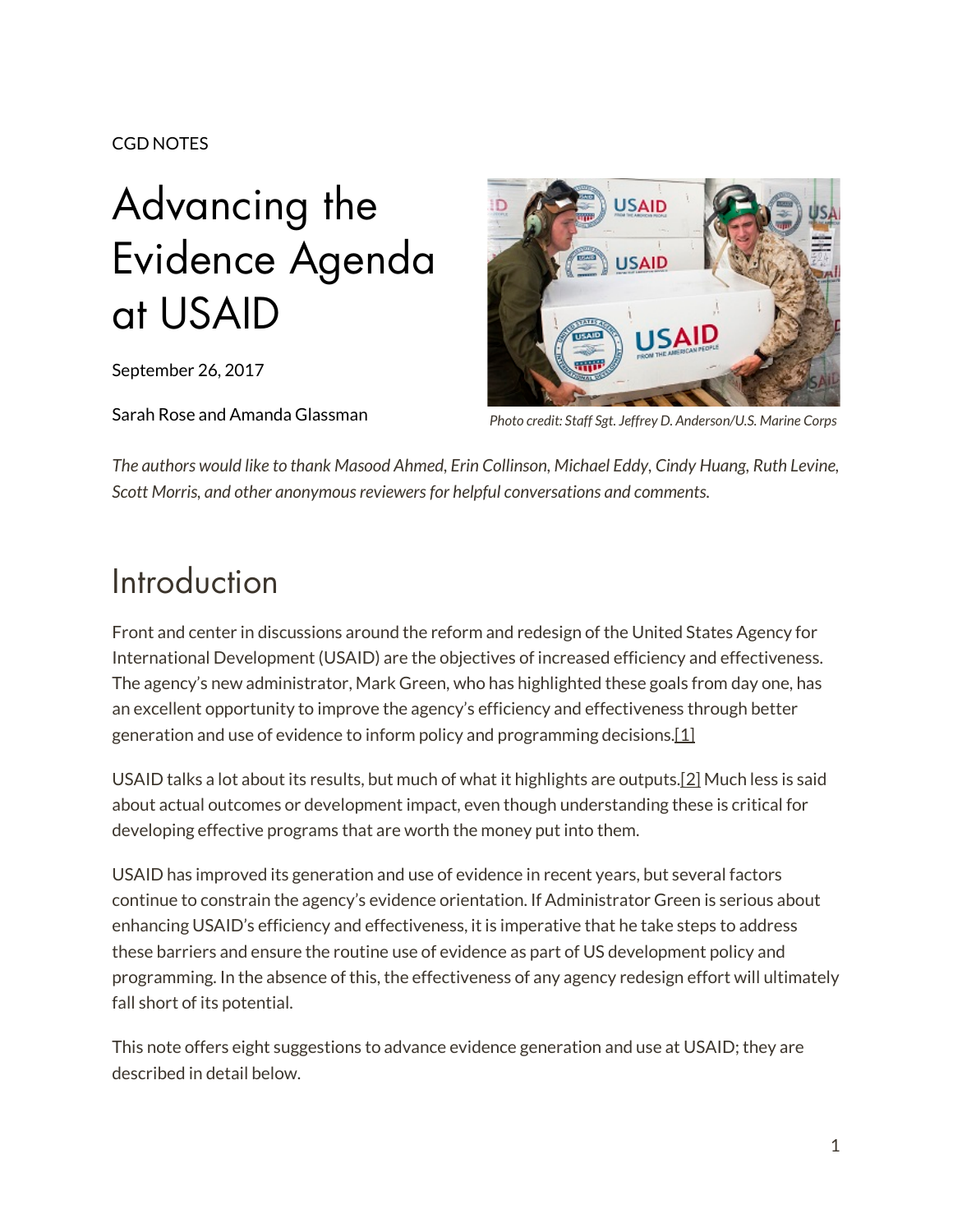- 1. [Elevate and consolidate the evidence agenda with the establishment of a new unit:](javascript:void(0);)  [Evidence, Evaluation, and Learning \(EEL\)](javascript:void(0);)
- 2. [Create incentives for improved evaluation quality through a public scoring system](javascript:void(0);)
- 3. [Focus on synthesizing data for greater accessibility and use](javascript:void(0);)
- 4. [Streamline reporting requirements to allow greater focus on more useful evidence](javascript:void(0);)
- 5. [Evaluate staff performance on evidence use](javascript:void(0);)
- 6. [Adjust staffing choices and opportunities to better emphasize skills in evaluation](javascript:void(0);)
- 7. [Bake evidence-based programming into the procurement process](javascript:void(0);)
- 8. [Continue to support and invest in external organizations' contributions to learning](javascript:void(0);)

### A base upon which to build

Over the last decade, USAID has taken important steps toward becoming a more evidenceoriented agency. Its well-regarded 2011 Evaluation Policy paved the way for more evaluations and helped focus the agency on improving their quality, timeliness, and utility. These evaluations are being used to inform decision making, too. A 2016 study found that 90 percent of the evaluations reviewed were reported by USAID staff to have influenced some kind of programmatic actio[n.\[3\]](javascript:void(0);)

The launch of Development Innovation Ventures (DIV) in 2010 was another advance in evidenceoriented learning. The main function of DIV is to identify and rigorously test new solutions to development problems and help scale those that prove successful. It has pushed the envelope on development evidence in other ways, too. For instance, DIV is collaborating with other donors to design an outcomes-based payments fund, including the establishment of a Development Impact Bond[.\[4\]](javascript:void(0);) It is also pioneering an effort to develop cost-effectiveness "hurdle rates" against which to benchmark traditional non-cash-based USAID programs. This framework could serve as a basis for a more institution-wide assessment of the cost-effectiveness of future proposed aid programs, something current USAID programming lacks in any consistent and rigorous way.

Not all of USAID's evidence-oriented work is recent, of course. For instance, USAID has long sponsored the generation of high-quality data as a public good through its support for the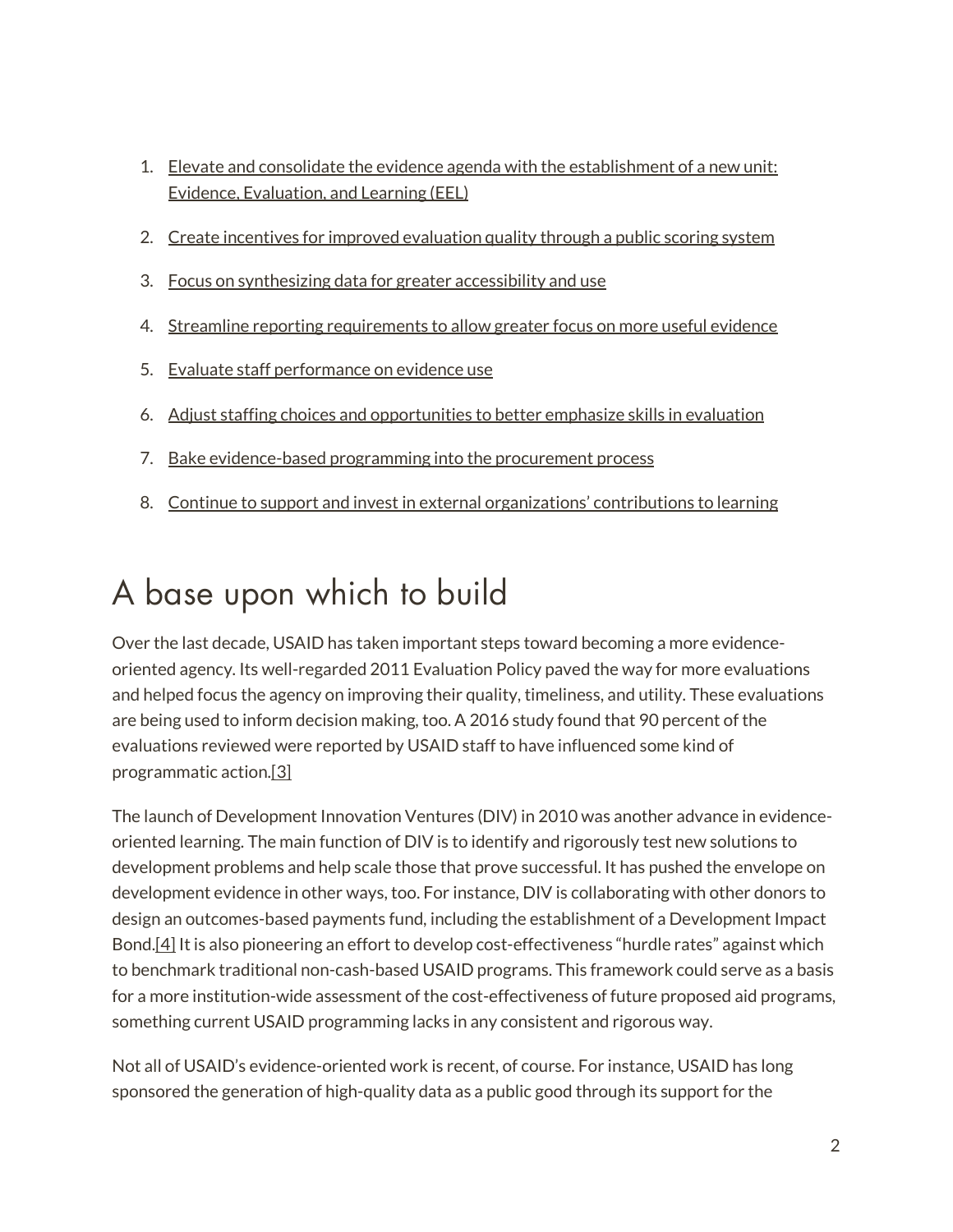Demographic and Health Surveys program. These surveys have long provided a consistent crosssectional snapshot of global health, fertility, mortality, and socioeconomic data, and are one of the first household surveys conducted in many low-income countries. Their data is widely used for evaluation and learning purposes, though their use can be enhanced.

## Nine barriers to improved use of evidence and evaluation

Despite progress, USAID continues to face challenges that limit its ability to use evidence to inform more effective programming and impede greater contributions to the global body of evidence. These challenges fall into nine main categories:

- **Availability constraints**. The state of evidence in global development has improved over the last 10 years, but our understanding of the effectiveness or net impact of most development programs still falls short.<sup>[5]</sup> Accordingly, it is hard to use evidence to inform programming when the evidence simply does not exist. Though USAID has contributed to filling the gap, both with its own evaluations and through support for external evaluation institutions, it is not adequately capturing opportunities to understand the impact of its activities. Most of its evaluations focus on accountability questions (was money spent as intended? was the intervention implemented as planned?) rather than learning questions (did the intervention achieve its objective? what kinds of interventions achieve the outcome of interest?). While it is wrong-headed to blindly push for impact evaluations rather than seeking the right approach for the question to be answered, the extremely small proportion of USAID impact evaluations (less than 1 percent, according to two recent studies) suggests that the agency is overlooking opportunities to answer questions about what work[s.\[6\]](javascript:void(0);) Part of what constrains USAID from pursuing more rigorous evaluations is that much of what the agency finances is technical assistance and training (TAT)—paying nongovernmental organizations or firms to provide advice or training to governments or community organizations so that these can, in turn, implement programs and policy more effectively. Here the challenge is compounded. Not only is the evidence for the effectiveness of the supported program or policy often unavailable, but donors also tend to have a hard time directly attributing any outcomes achieved to TAT. Though there are good examples of rigorous evaluations of TAT interventions, at USAID, they are scarce[.\[7\]](javascript:void(0);)
- **Accessibility constraints.** Even where evidence does exist, it is not always *accessible*. That is, main findings about a project or across a sector are often not synthesized and presented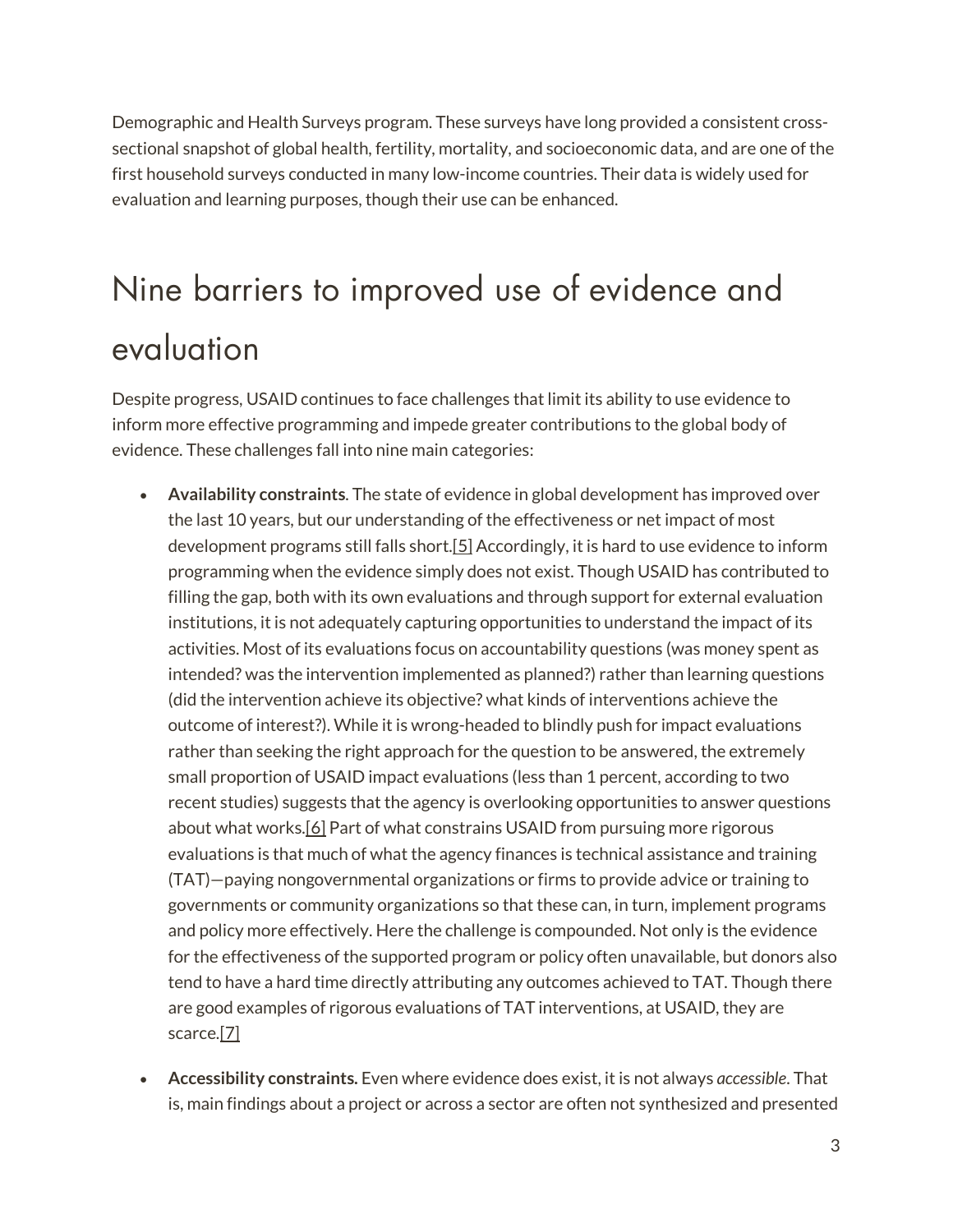in a digestible manner for very busy staff, some of whom have little training on concepts relevant to consuming evidence. Even when synthesized information is available, it is not always made available within a useful timeframe for decision making[.\[8\]](javascript:void(0);) Though USAID has developed and promoted several tools and processes to help missions learn from evaluation findings, these are not always widely used[.\[9\]](javascript:void(0);)

- **Quality constraints**. The quality of USAID evaluations has improved since the release of the evaluation policy, but two recent studies found that a material percentage of USAID's evaluations fail to meet basic standards of qualit[y.\[10\]](javascript:void(0);) Many evaluations did not use appropriate study design, sampling, data collection, and/or analysis, and often the evidence did not support the findings and recommendations. The latter is particularly concerning since staff seeking to use the results of an evaluation to inform programming are likely to turn directly to the recommendations rather than spend time assessing their reliability given the methodology. Quality problems are sometimes the result of underperforming evaluation partners. They can also stem from inappropriate technical direction to the evaluation partner from USAID staff inexperienced in evaluation.
- **Time constraints**. USAID staff are often under intense pressure to execute programming, manage contracts, and feed the proverbial "beast" with burdensome reporting requirements. As a result, they have less time to seek relevant evidence and apply its lessons to current programming. Engaging in creative thinking about how to use USAID programming to fill evidence gaps also tends to fall down the priority list. In addition, plans for rigorous evaluations that would add to the body of evidence can sometimes be scuppered when processes required for the evaluation would end up slowing implementation.
- **Structural constraints.** Changing organizational culture to embrace evidence is a longterm process that needs a high-level champion. Unfortunately, USAID has rarely had an empowered person with a strong institutional voice promoting evidence in a sufficiently cross-cutting position to influence change throughout the organization. The Bureau for Policy Planning and Learning (PPL) is the headquarters of the agency's learning, evaluation, and research (LER) efforts, but it has limited reach to missions where most evaluation efforts are managed. Separately, DIV supports high-quality, rigorous evaluation to test solutions to development challenges. However, its small size and limited connection with missions gets it even less attention. Furthermore, because both LER and DIV are components of larger bureaus—PPL for LER and the Global Development Lab (the Lab) for DIV—they and their focus on evaluation and evidence can be overshadowed by their respective bureaus' other activities.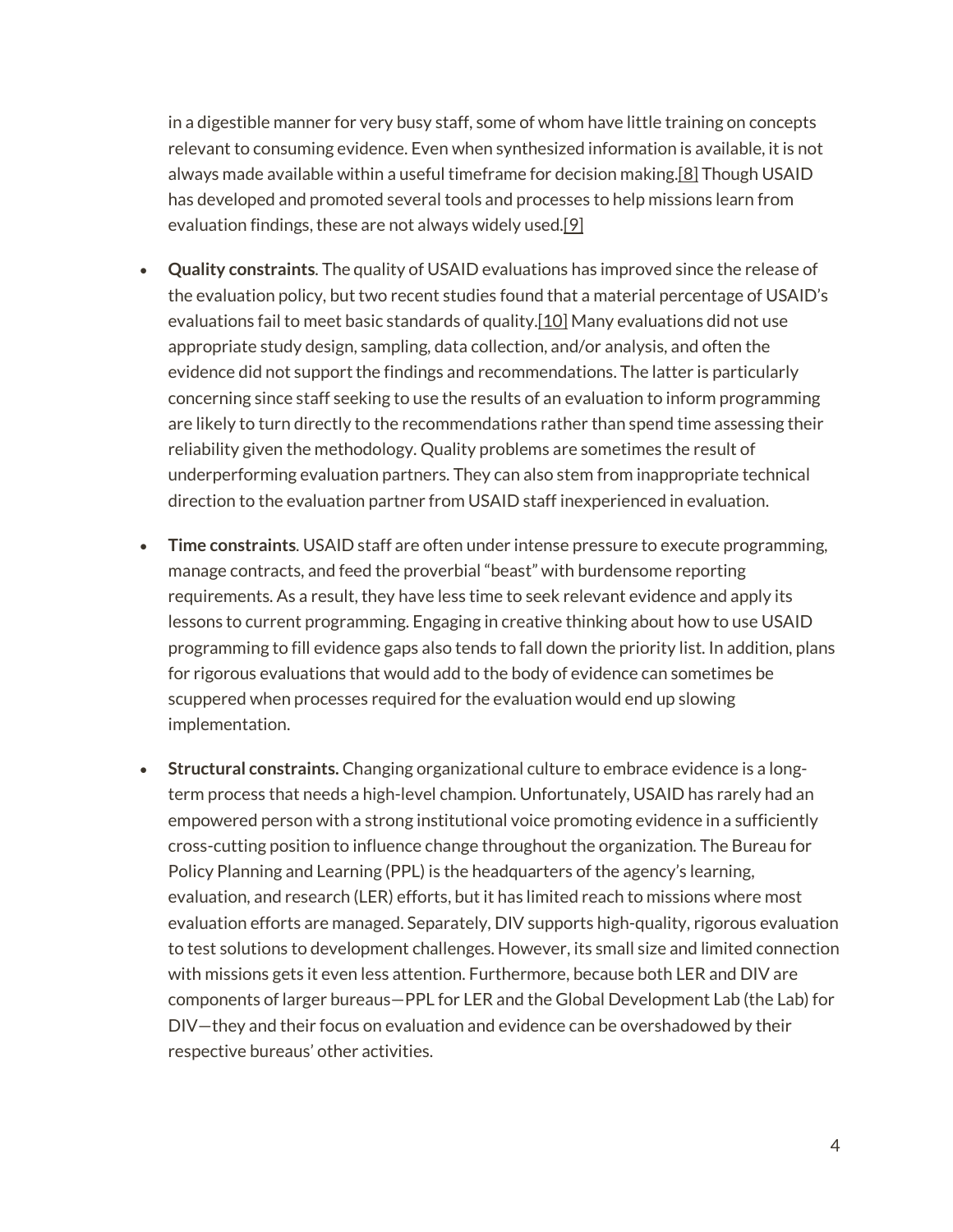- **Skills constraints.** USAID is a huge, decentralized organization. While LER has valuable evaluation resources for missions, the limited number of LER staff simply cannot provide deep support everywhere USAID works. The individual bureaus also maintain monitoring and evaluation (M&E) advisors, and while these are structurally better placed to reach mission staff, they are also few in number and similarly unable to provide deep support across the board. Furthermore, most M&E staff have generally focused more on traditional approaches to M&E than pushing the envelope on new approaches to evidencegeneration.
- **Funding constraints.** Funds to USAID's evidence engines are under threat. The Trump administration's FY2018 budget request included a cut of 44 percent to PPL and 85 percent to the Lab compared to FY2016[.\[11\]](javascript:void(0);) While the proposed budget does not necessarily reflect final FY2018 appropriation levels, the uncertainty around cuts appears to be putting DIV, the Lab's evidence-focused program, on the chopping block. It announced in July its "temporary" suspension of applications for new awards.
- **Incentive constraints**. USAID staff have poor incentives to make an impact evaluation work. New activities can take several years to design and procure, during which time, an impact evaluation should also be considered and set up. Because of the rotation cycle of American staff, however, those in charge of design will often not see the activity's implementation, and those overseeing implementation were often uninvolved in design. There is little incentive, therefore, for a foreign service officer to prioritize evaluation at the design stage when s/he will not be present when findings are released. And when implementation is complicated by evaluation, foreign service officers, whose primary role is managing program agreements, will tend to make decisions that favor implementation rather than a rigorous evaluation.
- **Existential constraints**. In the current environment, US foreign assistance—and especially USAID—is facing somewhat existential questions: What will be the magnitude of future budget cuts? Will missions close? Will USAID functions get folded into State? In such a context, evidence and learning (which must focus on failures as well as successes) can be downplayed in favor of advocacy for the overall aid enterpris[e.\[12\]](javascript:void(0);) This tooth-and-nail fight to preserve the structures and budgets of US foreign assistance, can reinforce the perceived need to avoid suggestion or evidence that aid programs are not working perfectly well. The irony, of course, is that suppressing frank acknowledgement of failure is at odds with one of the objectives of those who would seek to cut or restructure foreign assistance; honest discussion of evidence as part of learning is necessary for greater efficiency.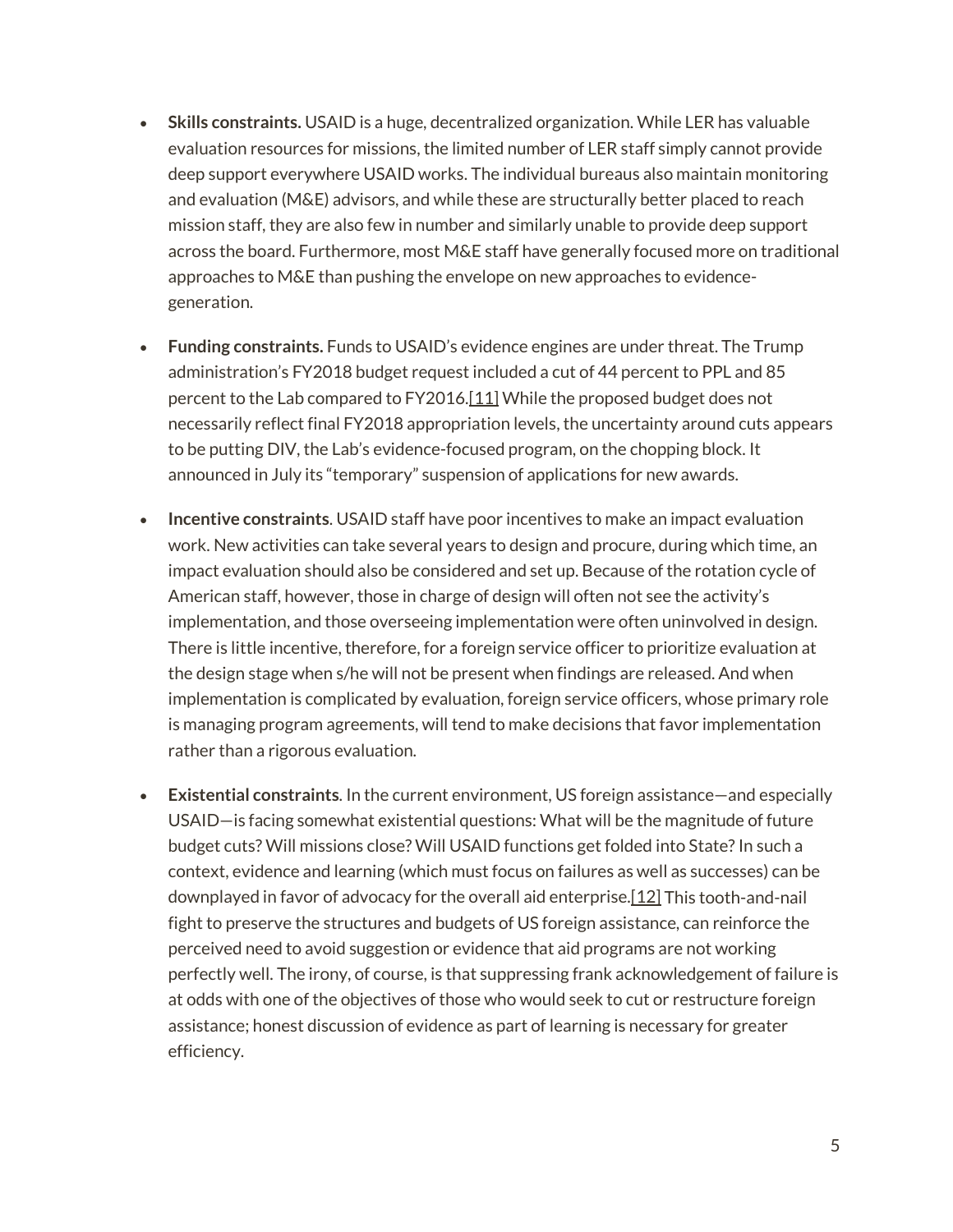## Eight ideas to address constraints to the use and generation of evidence

It now falls to Administrator Green to champion both new and ongoing efforts to generate and use more and better evidence in pursuit of more effective and efficient aid programs. Here are eight ideas for implementation:

#### **1) Elevate and consolidate the evidence agenda with the establishment of a new unit: Evidence, Evaluation, and Learning (EEL)**

EEL would consolidate and expand the evidence, evaluation, and learning functions currently housed in PPL and the Lab, bringing together LER and evidence-focused pockets of the Lab, such as DIV. While the core work of LER and DIV are different—LER supports the implementation of the agency's evaluation policy and DIV competitively awards grants to those with innovative ideas to address development challenges and then rigorously tests them to see what works—both are focused on building the evidence base around what development interventions work and transferring that knowledge to program staff who can design and implement programs accordingly. Establishing a combined independent unit would better highlight and bring to the fore the importance of this work, rather than subsuming it under multiple larger bureaus. It could also strengthen and streamline the two units' overlapping roles, like capacity building around evidence and dissemination of evidence-based learning. The joint unit would support Administrator Green's efforts to understand, manage, and advocate for what works in the use of US development aid, and contribute to the agency's reporting to Congress on impact and cost effectiveness.

The head of EEL should report directly to the administrator[.\[13\]](javascript:void(0);) The reporting arrangement would also create high-level champions for evidence, something the agency currently lacks but which is critical for institutionalizing evidence generation and use. Changing the way an organization works is difficult, and efforts to do so can fall by the wayside without strong political support. On the other hand, history suggests that an administrator who demonstrates routine interest in the use of rigorous evaluation results and other evidence can have significant influence. Observers point to Administrator Douglas Bennet, 1979-1981, and his encouragement of systematic and rigorous evaluation as an early high point in the agency's evaluation history. $[14]$ 

Beyond consolidating the current functions of LER and DIV, EEL should expand efforts to identify needs and opportunities for evidence generation and use. One option is to work with missions to explore ways to lower the cost of evidence generation, whether through innovative uses of technology (e.g., satellite data, cell phone records) or other mechanisms. This is especially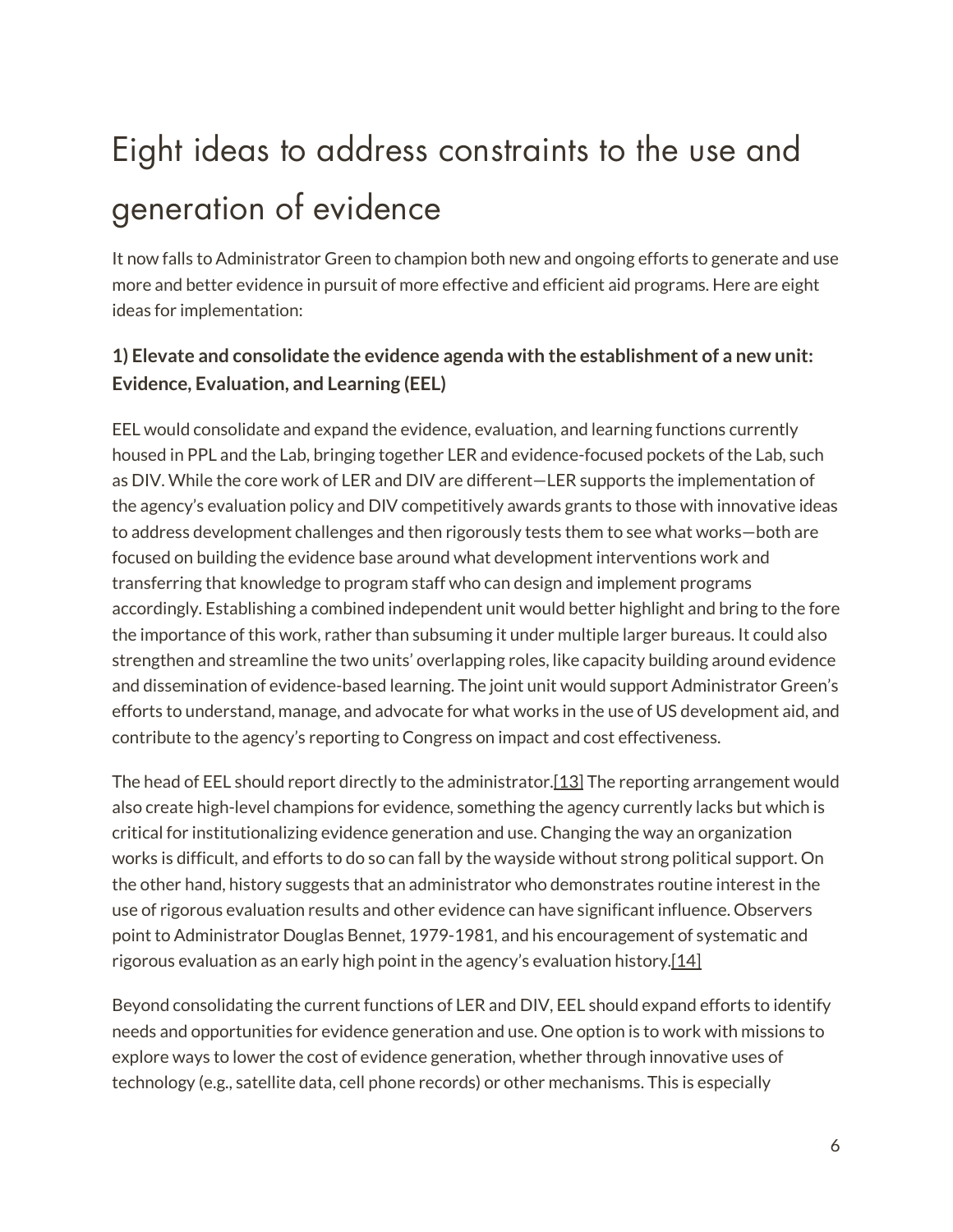important in fragile and conflict-affected areas, where costs of evidence collection are often higher, situations are fluid, and findings tend to be less generalizable to other places.

Another option is to provide long-term (several month) embedded support to help overextended mission staff think through opportunities to generate evidence, and work with policymakers and counterparts to determine what questions an evaluation should try to answe[r.\[15\]](javascript:void(0);) EEL would identify major evidence gaps and strive to make new contributions to learning where the evidence base is weakest and where there is significant possibility to inform critical future decisions that the agency (and its partners) will have to make (e.g., how to improve learning for children in conflict areas)[.\[16\]](javascript:void(0);) The unit would also be charged with synthesizing and communicating research results at a sector or subsector level. A similar model has been used with success by the General Services Administration's Office of Evaluation Sciences (formerly the White House Social and Behavioral Sciences team), which has collaborated with USAID's Global Health Bureau to provide this type of support to missions. Similarly, the World Bank's Africa Gender Innovation Lab supports the World Bank and other donors, including USAID, in building rigorous evidence generation and use into programming. In fact, Gender Innovation Lab staff calculated that for each dollar they spend, 46 project dollars are directly influenced[.\[17\]](javascript:void(0);)

#### **2) Create incentives for improved evaluation quality through a public scoring system**

Three recent studies assessed a sample of USAID evaluations against specific quality criteria, but individual evaluation reports are not routinely scored for quality. USAID should adopt standard quality criteria and score each evaluation report based on how well it meets the specified standards—a potential function for EEL. Recent CGD work proposes a framework for quality assessment that looks at the relevance of objectives, relevance of data, sampling validity and reliability, and analytical validity and reliability[.\[18\]](javascript:void(0);) Establishing a set of quality criteria would communicate expectations clearly to evaluation partners and help USAID M&E staff manage evaluation contracts for quality. Taking this a step further by posting the score along with the evaluation report would serve a two-fold purpose. It would provide incentives both for evaluation partners to produce high quality evaluations and for USAID staff managing evaluation contracts to provide appropriate technical guidance. In addition, a clear indication of quality could help potential evaluation users make more informed decisions about how to interpret results.

#### **3) Focus on synthesizing data for greater accessibility and use**

As the Trump administration's FY18 Congressional Budget Justification for the Department of State, Foreign Operations, and Related Programs states, "The true value of data analysis, performance monitoring, and program evaluation is only realized if the lessons they reveal are used to inform and support foreign assistance programs and projects.["\[19\]](javascript:void(0);) USAID's record in this area is mixed. Most evaluations have informed program design or implementation decisions to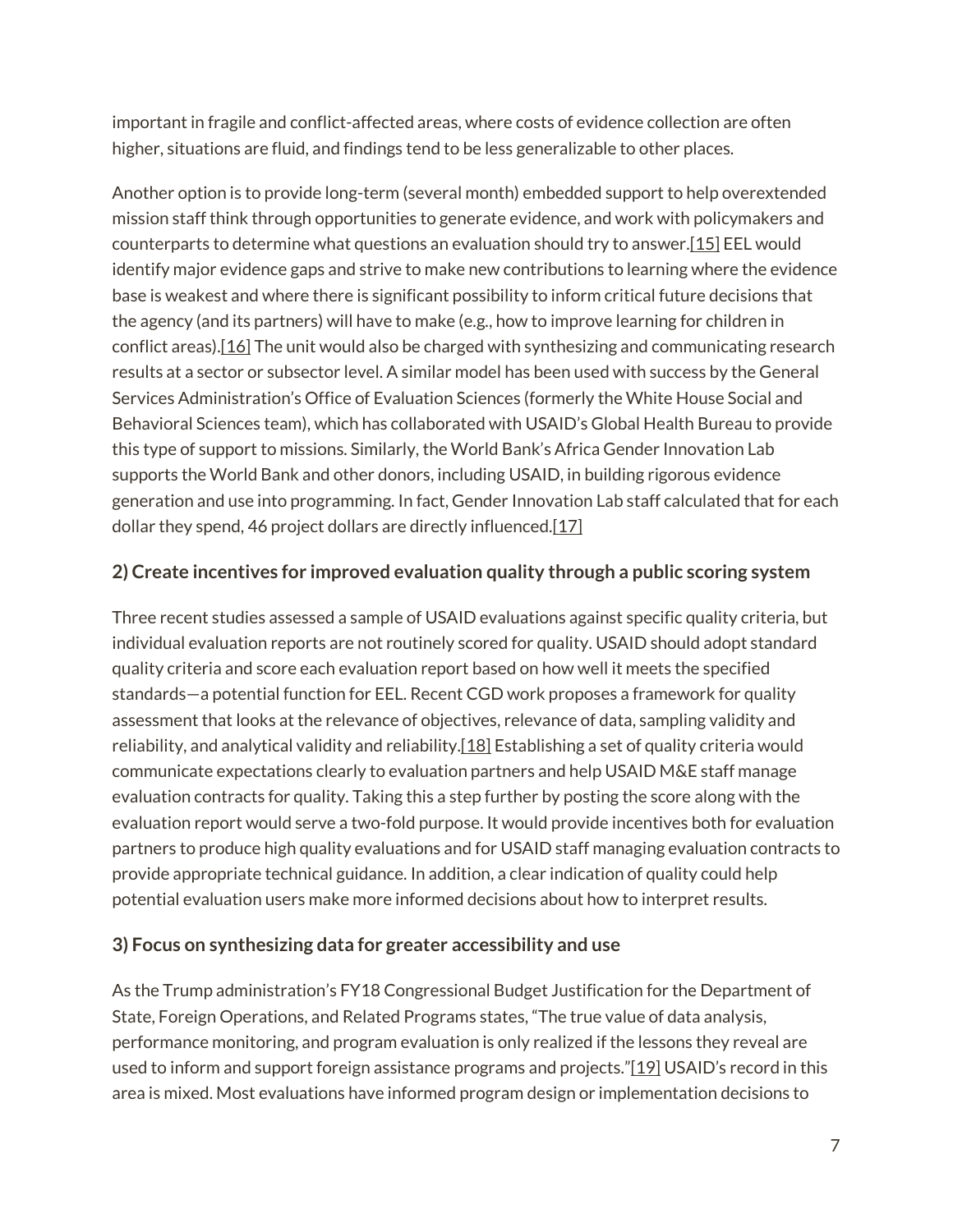some degree, according to a survey of USAID staff. However, the same study found the agency could do more to encourage greater evaluation use[.\[20\]](javascript:void(0);)

Evaluation use hinges in large part on how findings are disseminated. The minimum requirement for disseminating USAID's evaluation findings is to post reports to the Development Experience Clearinghouse (DEC), the agency's online portal that houses evaluations alongside a variety of other documents. This, however, is insufficient for a number of reasons. It is extremely difficult to find relevant documents on the cumbersome site, and those seeking evidence rarely have the time and motivation to try to locate and read through multiple long reports. The DEC's value as a repository for evidence is also limited in that it only collects USAID's own evaluations, not capturing a wide variety of useful evidence from other US agencies like the Millennium Challenge Corporation, or external outfits like the World Bank, the International Initiative for Impact Evaluation (3ie), and the Abdul Latif Jameel Poverty Action Lab.

USAID recognizes that publication alone is insufficient for generating use and has taken important steps to bolster dissemination of evidence through efforts like establishing internal communities of practice at the bureau level and creating technical-level linkages between evaluation specialists and sector or mission teams. Still, there is room for further improvement. A study on evaluation utilization found that mission staff often reported being unaware of evaluation findings in their sector from other missions (and, presumably, from non-USAID sources as well) or having difficulty accessing this kind of information. In fact, better synthesis and dissemination of evidence and evaluation findings at the sector level was widely requested by interviewed missions, a finding USAID has begun to address[.\[21\]](javascript:void(0);) The agency under Administrator Green should continue efforts to devote more staff resources to synthesizing evidence by sector/subsector—with due attention to questions of generalizability across different environments—and ensure communication of synopses with posts on a regular basis[.\[22\]](javascript:void(0);)

#### **4) Streamline reporting requirements to allow greater focus on more useful evidence**

USAID should cooperate with Congress, where relevant, to streamline the agency's many reporting requirements. USAID's M&E staff are, as their title suggests, responsible for both monitoring (collecting data for specific indicators to show how a project is progressing and whether objectives are being achieved) and evaluation. The problem is that M&E staff often spend so much time compiling and reporting monitoring data for a wide range of mandated reports, that they have limited time to focus on other critical tasks. Some of the essential tasks that may fall by the wayside are ensuring good data quality for the measures most relevant for project management and working on evaluations—identifying opportunities to evaluate, developing highquality scopes of work, monitoring the work of evaluators for quality, participating on evaluation teams, and disseminating evaluation findings.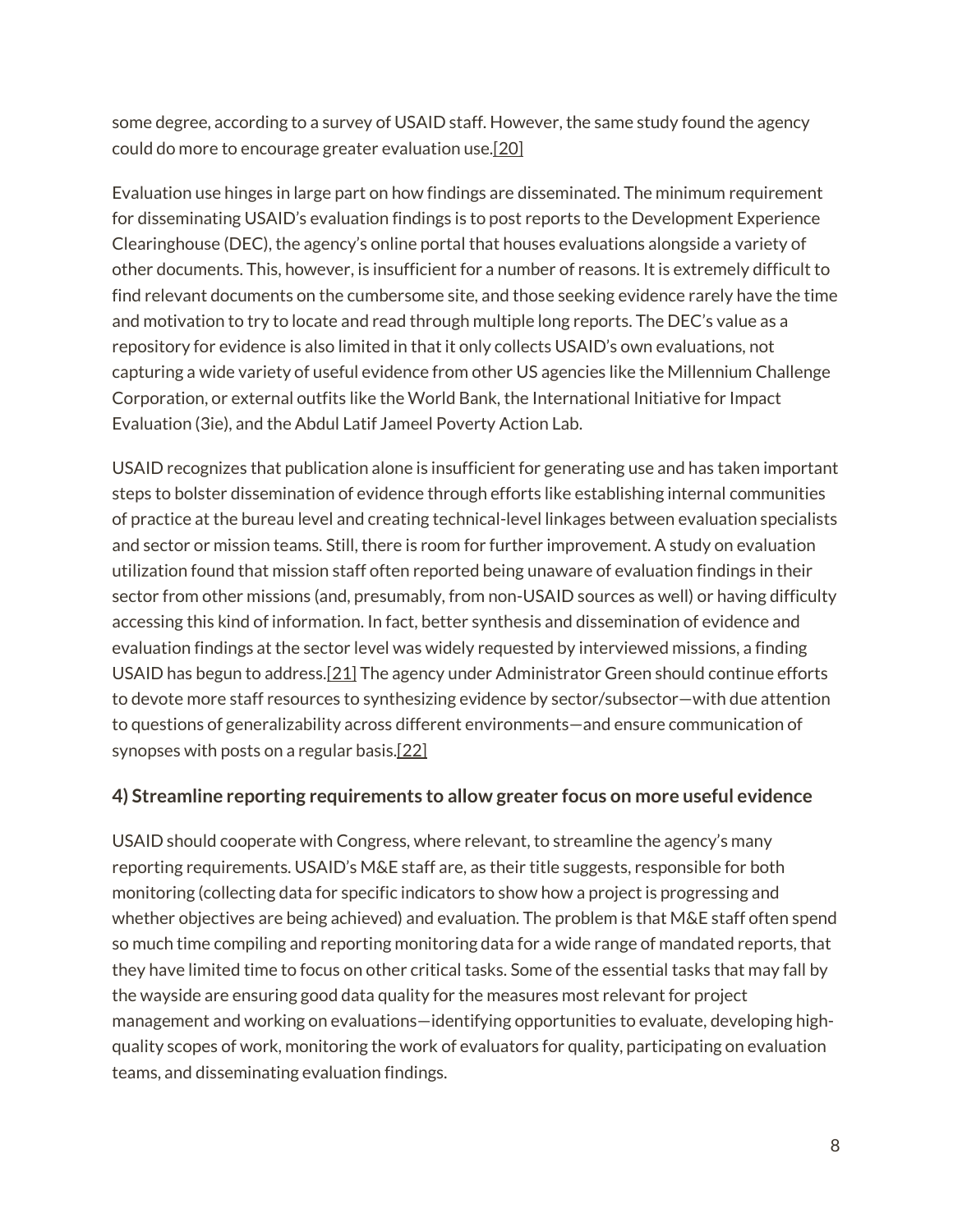#### **5) Evaluate staff performance on evidence use**

It is the responsibility of USAID managers to clarify how staff are expected to include evidence in program design and management. The current Foreign Service Skills Matrix includes only vague references to applying lessons learned[.\[23\]](javascript:void(0);) A more explicit assessment of staff competence in this area should be included in performance reviews and promotion criteria.

#### **6) Adjust staffing choices and opportunities to better emphasize skills in evaluation and evidence use**

Knowing that a significant portion of an M&E officer's time will be consumed with reporting requirements, evaluation skills have sometimes been undervalued as a relevant qualification. At the mission level, in particular, M&E staff should be hired according to their familiarity and experience with rigorous quantitative and qualitative evaluation methods. While USAID offers M&E field staff core training in evaluation policy and practice, it is insufficient to build the necessary expertise to design and manage a high-quality evaluation. USAID has added and will continue to expand upon new specialized evaluation training modules, but classroom training (especially, as is typical, in the absence of a subsequent proficiency test) will not substitute for demonstrated skills and experience.

While evaluation trainings (which have now been offered to over 1,600 USAID staff) will not, in and of themselves, create a new cadre of experienced evaluation professionals, the agency should continue to encourage them for all staff. They serve an important role in familiarizing staff with the evaluation process, and, over the medium term, helping them internalize that part of their job is the systematic application of learning from evidence.

Beyond trainings, mission M&E staff should take better advantage of hands-on learning opportunities, whether through the M&E fellows program or through greater participation on evaluation teams. A report on evaluation usage at USAID found that participation in an evaluation instilled a much better understanding of the evaluation process, as well as more confidence in the ability to manage evaluation products for quality[.\[24\]](javascript:void(0);)

USAID should also consider separating monitoring and evaluation functions into two staff roles at the mission level. Though monitoring data can form an important part of many evaluations, monitoring and evaluation are distinct disciplines. Freeing evaluation-focused personnel from spending much of their time on reporting requirements could allow USAID to attract and retain individuals better qualified in evaluation design and management.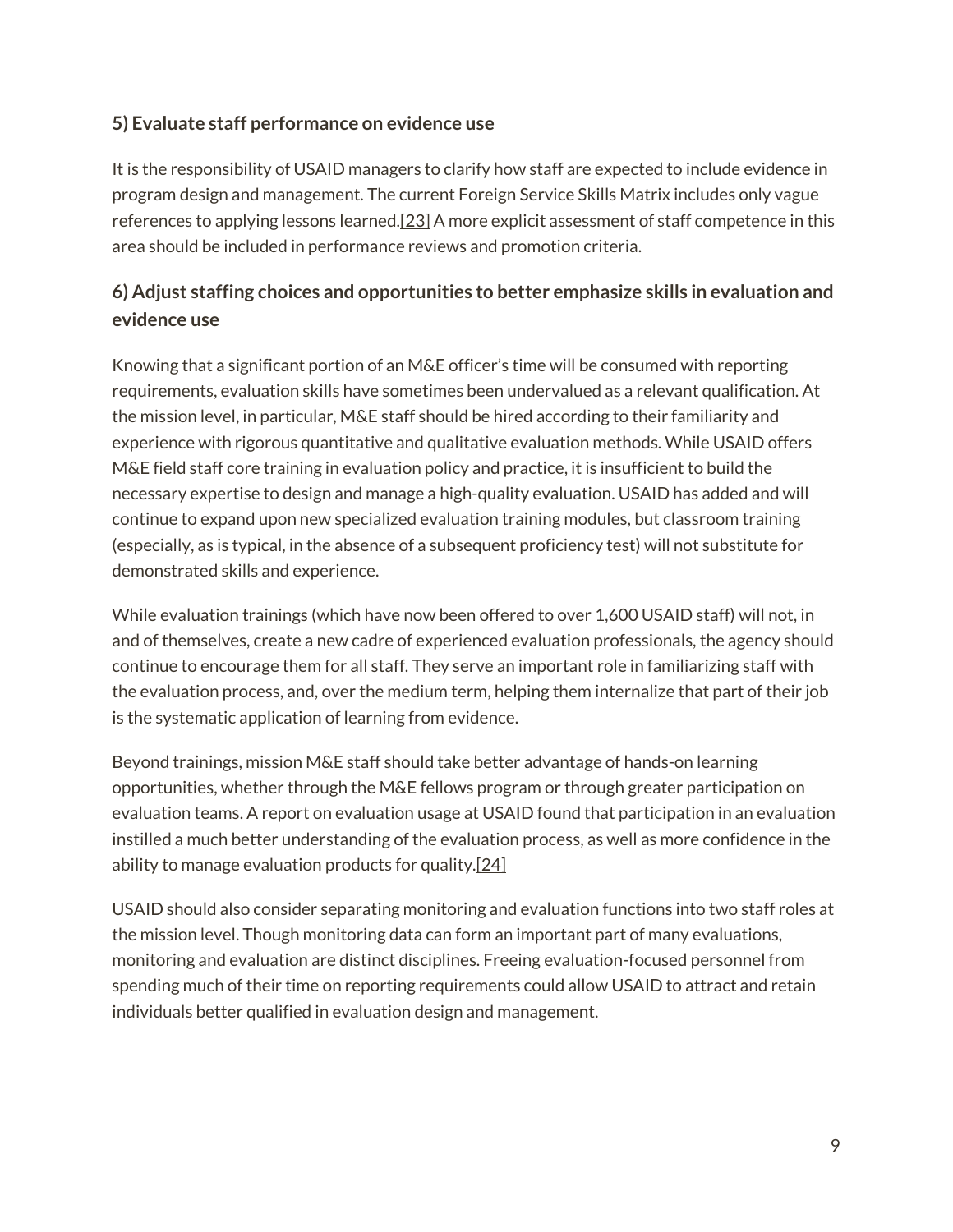#### **7) Bake evidence-based programming into the procurement process**

Administrator Green has expressed interest in procurement reform at USAID. As he seeks to reform current procedures, the administrator should consider how to use the procurement process to better ensure that proposals are crafted to reflect the current state of evidence and/or build in opportunities to generate evidence. He should also encourage more creative use of existing mechanisms to support results-based funding.

One way to do this would be to include in requests for application a scoreable requirement to assess how well a bidder demonstrates an understanding of the existing evidence base relevant to the project and incorporates economic evaluation and evidence into their proposal. Such a requirement would have to be developed in close collaboration with contracting officers, who tend to prefer unambiguous specifications rather than those (like whether a firm demonstrates capability to use evidence well) that require more judgement.

A related requirement should be for the USAID staff member writing a request for proposal (RFP) to be responsible for citing the latest research in the sector. This creates an understanding that the implementer needs to know the literature and build upon it for their proposal to be successful. USAID's ability to ground its RFPs in evidence is especially important for the agency's acquisitions processes since these award types give USAID substantial technical control over project design and implementation; the implementing partner must do exactly as the contract specifies, even if available or new evidence suggests better practices. Though a minority of USAID procurements are contracts, one could argue that until and unless USAID is better able to incorporate a strong understanding of the relevant evidence in its RFPs and in its subsequent technical guidance to awardees, it should seek to shift even more toward greater use of assistance awards (e.g., grants, cooperative agreements, fixed amount awards) that allow USAID staff and implementing partners to more easily identify and implement adjustments based on evidence that emerges during implementation.

A unit like the proposed EEL could have a role in ensuring that contracts, especially large contracts, are sufficiently based on evidence. It could also be charged with working with the Office of Assistance and Acquisition to sort out how existing procurement mechanisms could be used more creatively to focus on paying for results.

#### **8) Continue to support and invest in external organizations' contributions to learning**

USAID is an active member, participant, and supporter of several external organizations' efforts to generate and use evidence. The agency sits on the board of 3ie; it launched and supports the Global Innovation Fund (GIF), which uses a DIV-like pilot-test-and-scale approach to solving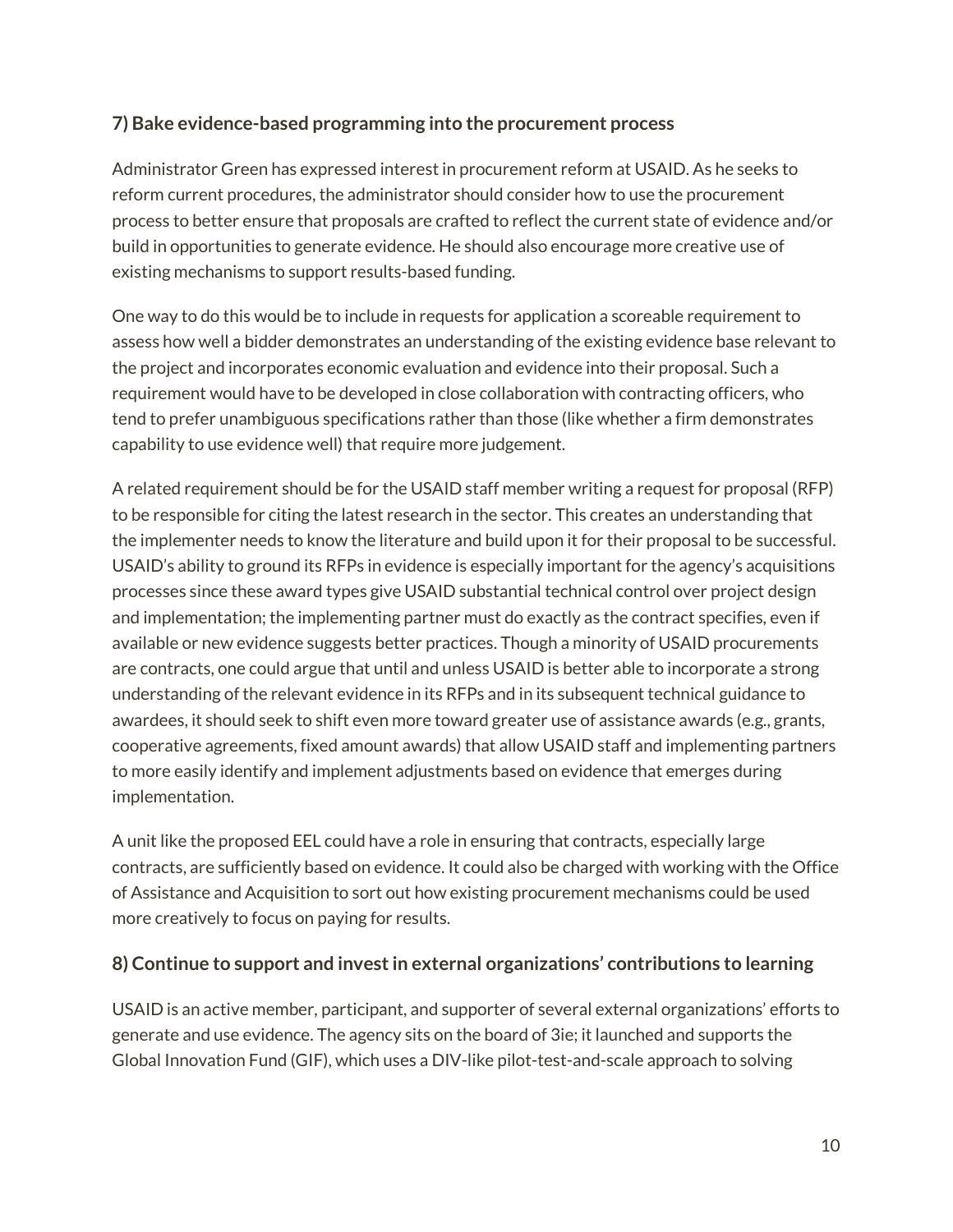development challenges; and it funds researchers and evaluation experts to hone and broaden approaches and methods for evaluation.

However, continued support for some of these initiatives is under threat. USAID lags in fulfilling its commitment to GIF, for example. Unlike DIV, GIF is a source of both grant and risk capital (debt and equity) investments to innovate to reduce poverty, rigorously measure results, and scale up what works—a perfect fit with the stated objectives of the new administrator with its strengthened focus on crowding in private funding. With the future of the Global Development Lab uncertain, however, USAID's continued support of GIF is also unclear.

Withdrawing support from GIF and other external evidence-focused initiatives would be misguided. Evaluation serves two functions: (1) day-to-day accountability, to see if inputs were deployed as intended; and (2) accountability for outcomes and learning, to create evidence to inform better program design in the future. Support for external efforts serves the second function. Learning can and should come from many more sources than just the evaluation of USAID's own programs, especially when so many of USAID's own evaluations are performance evaluations more suited for routine tracking than for the more profound and important accountabilities related to outcomes and learning from what does and does not work.

### Conclusion

As a reorganization of USAID is considered, data, evidence, evaluation, and learning should assume a central role. If monies are reallocated to new priorities, such as an expansion of malaria elimination efforts, how will the administration show that the monies are optimally allocated for impact and that they have—indeed—contributed to malaria elimination? If country graduations are a major emphasis, what strategies can be shown to work best to create incentives for greater partner country investments in shared priorities, and for sustained impact against goals?

As the administrator starts his mandate, he may consider how he will be able to describe his impact as his tenure is completed—will he talk about numbers of people trained, or amounts of products purchased? Or will he be able to describe the attributable difference that USAID made to the people in need that the agency is committed to helping? The latter narrative will only be possible with a renewed commitment to evidence, evaluation, and learning at the highest levels.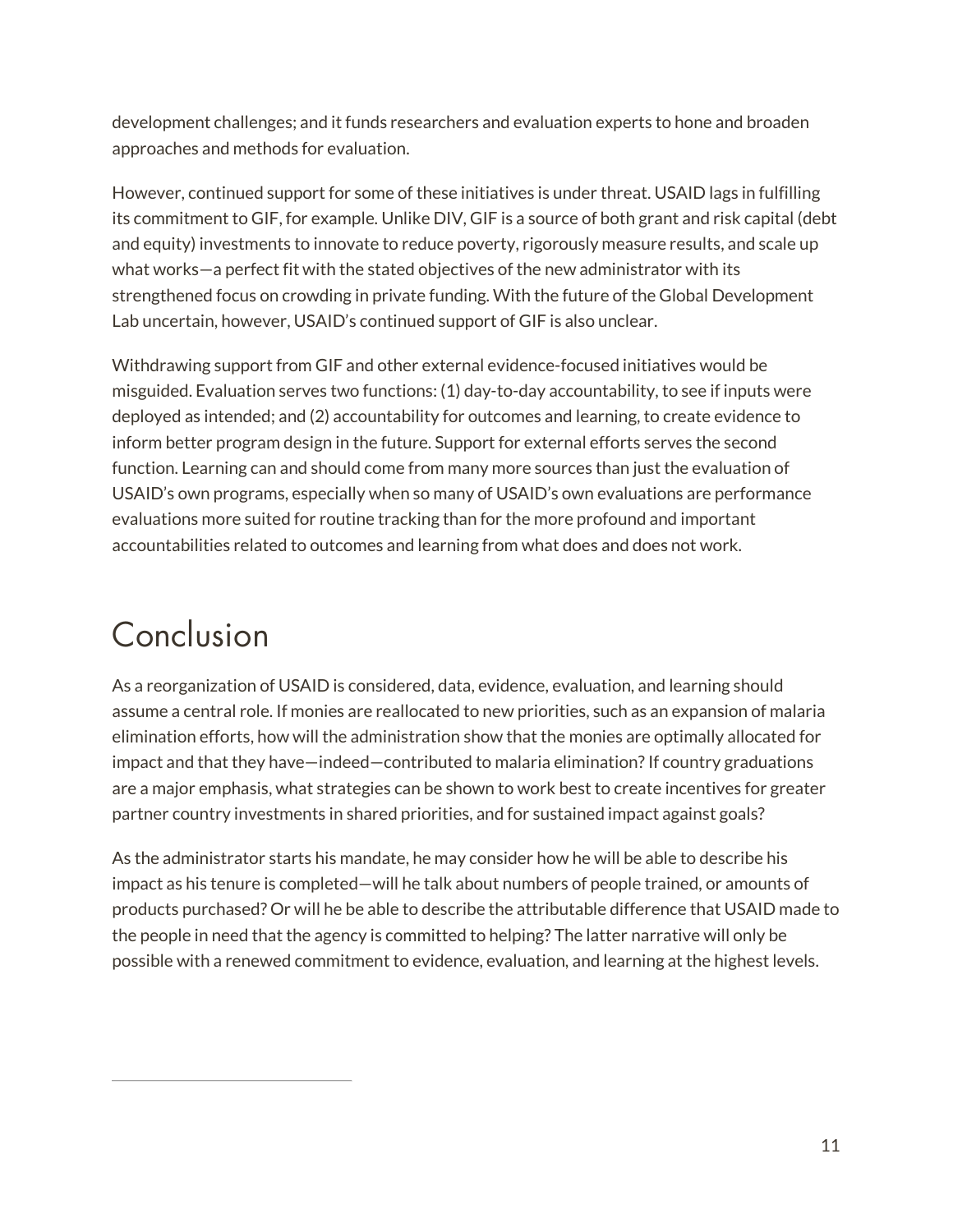[\[1\]](javascript:void(0);) Administrator Green highlighted a focus on efficiency and effectiveness in his welcome remarks to USAID staff. Green, Mark. "USAID Administrator Mark Green Welcome Remarks to Employees." August 7, 2017. United States Agency for International Development. A memo from the Office of Management and Budget instructed agencies to demonstrate how they would "build and use a portfolio of evidence to improve effectiveness." OMB Memorandum M-17-22 (April 12, 2017). Comprehensive Plan for Reforming the Federal Government and Reducing the Federal Civilian Workforce. p. 10.

[\[2\]](javascript:void(0);) For instance, USAID's 2011-2015 Education Strategy Progress Report summarizes progress in terms of things like number of textbooks provided and number of teachers trained rather than any measure of actual learning outcomes.

[\[3\]](javascript:void(0);) Hageboeck, Molly, Micah Frumkin, Jenna L. Heavenrich, Lala Kasimova, Melvin Mark, and Aníbal Pérez-Liñán. 2016. *Evaluation Utilization at USAID*. Arlington: Management Systems International.

[\[4\]](javascript:void(0);) For more on Development Impact Bonds, see Center for Global Development and Social Finance. 2013. *Investing in Social Outcomes: Development Impact Bonds, The Report of the Development Impact Bond Working Group*. Washington, DC: Center for Global Development.

[\[5\]](javascript:void(0);) Rose, Sarah. 2017. *Some Answers to the Perpetual Question: Does US Foreign Aid Work—and How Should the US Government Move Forward with What We Know?* Washington, DC: Center for Global Development.

[\[6\]](javascript:void(0);) Hageboeck et al., 2016; Hageboeck, Molly, Micah Frumkin, and Stephanie Monschein. 2013. *Meta-Evaluation of Quality and Coverage of USAID Evaluations 2009-2012.* Arlington: Management Systems International.

[\[7\]](javascript:void(0);) Ruprah, Inder, and Luis Marcano. 2009. Does Technical Assistance Matter? An Impact Evaluation Approach to Estimate its Value Added. Journal of Development Effectiveness 1 (4): 507-528; Dunsch, Felipe, David Evans, Ezinne Eze-Ajoku, and Mario Macis. 2017. *Management, Supervision, and Health Care: A Field Experiment*. NBER Working Paper No. 23749. Cambridge: National Bureau of Economic Research.

[\[8\]](javascript:void(0);) Hageboeck et al., 2016.

[\[9\]](javascript:void(0);) Hageboeck et al., 2016.

[\[10\]](javascript:void(0);) Hageboeck, Frumkin, and Monschein, 2013; Goldberg Raifman, Julia, Felix Lam, Janeen Madan Keller, Alexander Radunsky, and William Savedoff. 2017. *Evaluating Evaluations: Assessing the Quality of Aid Agency Evaluations in Global Health.* CGD Working Paper 461. Washington, DC: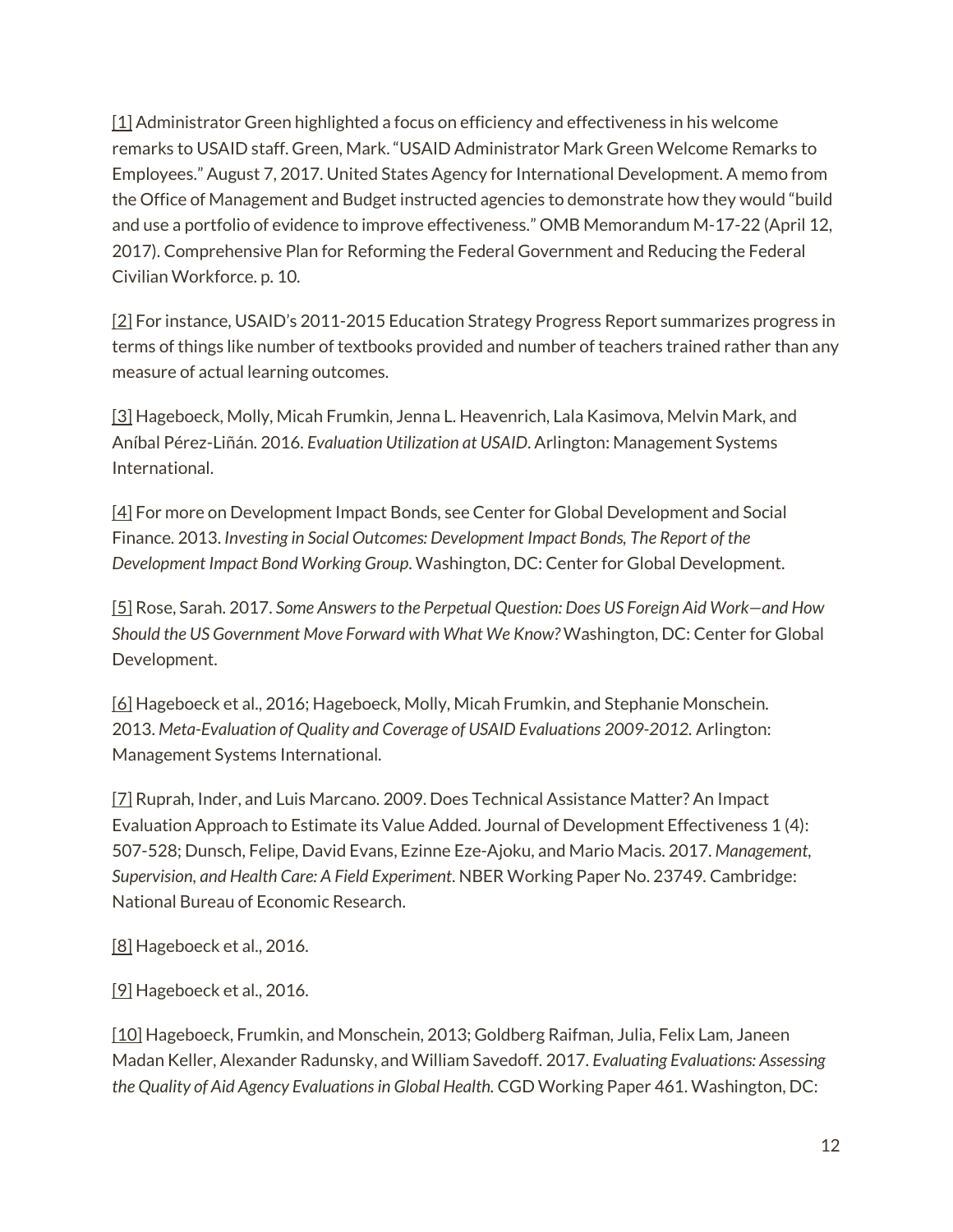Center for Global Development; United States Government Accountability Office. 2017. *Foreign Assistance: Agencies Can Improve the Quality and Dissemination of Program Evaluations*. Washington, DC: GAO. According to the GAO study, USAID performed near the middle of the six agencies assessed in terms of the distribution of evaluations across categorizations of high, medium, and low quality.

[\[11\]](javascript:void(0);) Department of State. 2017. Congressional Budget Justification. Department of State, Foreign Operations, and Related Programs, Fiscal Year 2018.

[\[12\]](javascript:void(0);) Morris, Scott. 2017. The Damage Already Done to the Foreign Assistance Budget. Center for Global Development. *US Development Policy Blog*.

[\[13\]](javascript:void(0);) The head could fulfill the functions of a chief evaluation officer, a position recommended for all government agencies by the congressionally established Commission on Evidence-Based Policymaking to lead the full range of evidence-related activities. Commission on Evidence-Based Policymaking. 2017. *The Promise of Evidence-Based Policymaking: Report of the Commission on Evidence-Based Policymaking*.

[\[14\]](javascript:void(0);) Butterfield, Samuel. 2004. *U.S. Development Aid--An Historic First: Achievements and Failures in the Twentieth Century. Contributions to the Study of World History* (Book 108). Westport: Praeger.

[\[15\]](javascript:void(0);) The existing Monitoring and Evaluation Fellows program, which embeds M&E experts in missions for six months to two years, does this to an extent. However, fellows' efforts tend to be more focused on building staff capacity for the standard types of program evaluation USAID typically does rather than exploring more social and behavioral sciences questions.

[\[16\]](javascript:void(0);) Papadopoulos, Nina and Meghan Mattern. 2017. What Does 'Back to School' Mean for Children in Crisis and Conflict? United States Agency for International Development. *Impact Blog*.

[\[17\]](javascript:void(0);) Buvinic, Mayra and Rebecca Furst-Nichols. 2015. World Bank Africa Gender Innovation Lab (GIL) Mid-term Review.

[\[18\]](javascript:void(0);) Goldberg Raifman et al., 2017.

[\[19\]](javascript:void(0);) Department of State, 2017. P. 11.

[\[20\]](javascript:void(0);) Hageboeck et al., 2016.

[\[21\]](javascript:void(0);) Hageboeck et al., 2016.